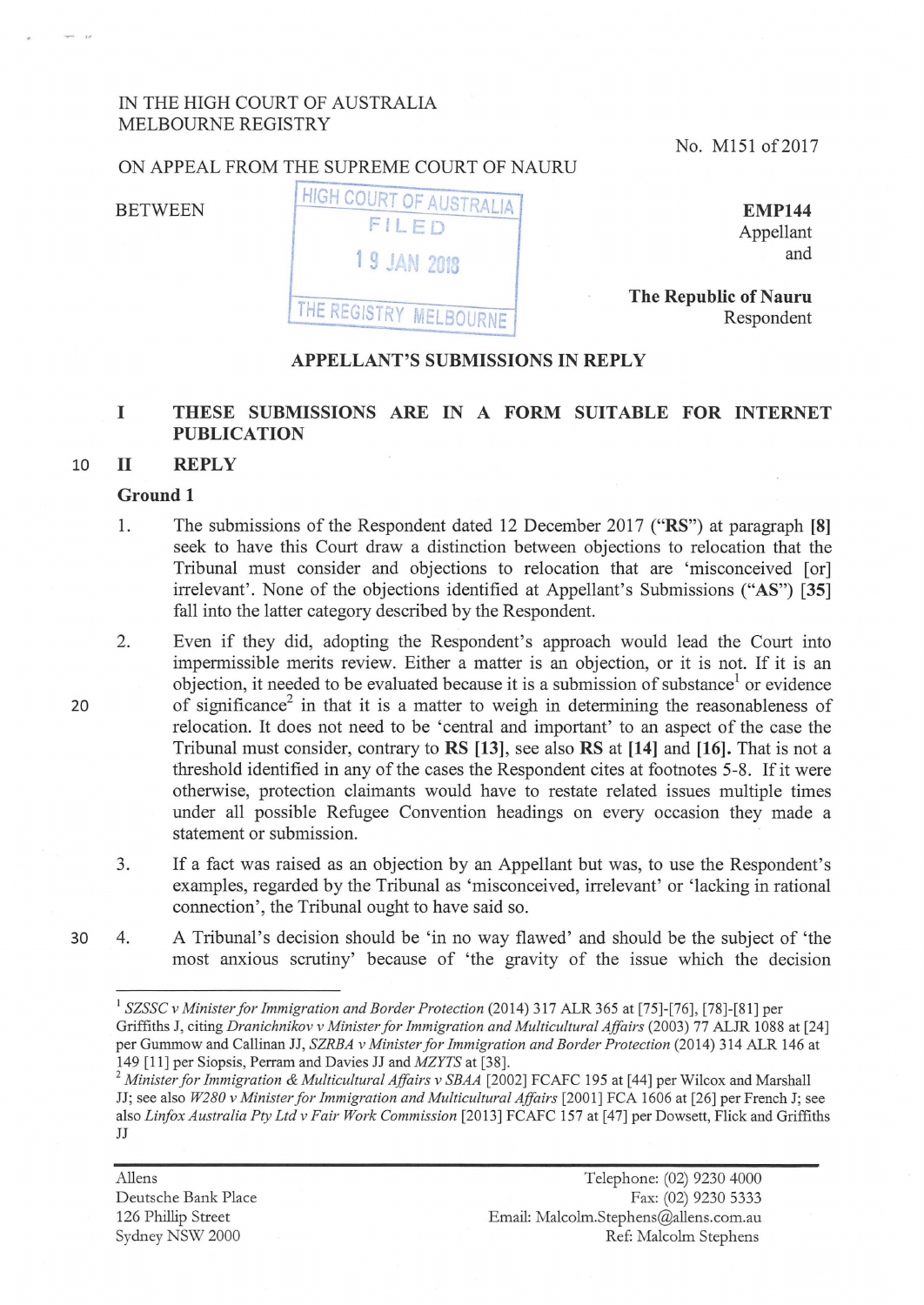determines'.<sup>3</sup> The Tribunal's reasons - what appears in them and what does not - should also be read in light of the expertise of those involved in their drafting. The latitude the Respondent calls for in this Court at  $RS$  [10]-[11]  $-$  a laissez-faire approach  $-$  is illsuited to the Nauruan process, as is the beneficial construction approach set out in *Wu Shan Liang*<sup>4</sup> where the decision-maker was a delegate of the Minister.<sup>5</sup> In this case, the decision-makers are a panel of three highly qualified and experienced<sup>7</sup> specialist refugee law decision makers<sup>8</sup> who were aided by experienced lawyers also with specialist legal expertise.<sup>9</sup> The presiding Member was, at the relevant time, required by law to be a person qualified to be appointed a judge of the Supreme Court of Nauru.<sup>10</sup> Less latitude should be given in these circumstances: 'Eyes should not be so blinkered as to avoid discerning an absence of reasons or reasons devoid of any consideration of a submission central to a party's case',<sup>11</sup> especially because 'more may be expected of experienced and legally qualified members of [a specialist administrative tribunal] who have had the benefit of written submissions filed by experienced legal practitioners'.<sup>12</sup>

5. The Respondent's approach at **RS [15]** and **[18]** appears to elevate the raising of an objection to something like a pleadings exercise. This is contrary to authority.<sup>13</sup> Relocation is not always a live question in refugee protection claim assessments.<sup>14</sup> Once relocation is raised as an issue, a reappraisal of all material put forward by the applicant must be undertaken in light of the reasonable relocation test. See the relevant UNHCR Guidelines.<sup>15</sup>

6. In any event, the second objection was made under a heading 'relocation'.<sup>16</sup> Reading the relevant paragraph makes it plain that the Respondent's attempt at **RS [16]** to have this Court, on appeal, re-interpret a fact which was not in dispute before the Supreme Court, is misplaced. The sentence quoted by the Respondent arises in the following context:

<sup>9</sup> Namely, Craddock Murray Neumann Lawyers Pty Ltd, who are contracted by the Commonwealth of Australia to provide legal services on Nauru *(Plaintiff M68/2015 v Minister for Immigration and Border Protection (2016) 257* CLR 42 at [209]), including to the Appellant see CB 72-112<sup>10</sup> Convention Act s 13(2) as at 17 January 2015

<sup>16</sup> CB 118

20

10

<sup>3</sup>*W375/0IA v Minister for Immigration* & *Multicultural Affairs* (2002) 67 ALD 757 at [16] per Lee, Carr and Finkelstein JJ<br>
<sup>4</sup> Minister for Immigration and Ethnic Affairs v Wu Shan Liang (1996) 185 CLR 259 at [30]-[31]<br>
<sup>5</sup> Ibid. [10]<br>
<sup>6</sup> Convention Act s 19<br>
<sup>6</sup> Convention Act s 19<br>
<sup>7</sup> According to public reports of the Aus

the Tribunal members in this case had been on an equivalent Australian Tribunal for at least IO years.

<sup>8</sup>*RefUgee Convention Regulations* 2013 (Nr) r 4, which required that each member have at least 2 years' experience in refugee merits review at a tribunal or equivalent level; and proven capacity to conduct administrative review; and thorough knowledge of UNHCR refugee status guidelines and standards.

<sup>&</sup>lt;sup>11</sup> Soliman v University of Technology, Sydney [2012] FCAFC 146; 207 FCR 277 at [57]<br><sup>12</sup> Linfox Australia Pty Ltd v Fair Work Commission [2013] FCAFC 157; 240 IR 178 at [47]<br><sup>13</sup> S395/2002 v Minister for Immigration and *Minister for Immigration and Citizenship v SZQPA* (2012) 133 ALD 292 at [42] per Gilmour J see also the reference to a 'clearly articulated argument', not a pleading, at *Dranichnikov v Minister for Immigration and Multicultural Affairs* (2003) 77 ALJR I088 at [24]; see also *MZANXv Minister for Immigration and Border Protection* [2017] FCA 307 at [58] per Mortimer J

<sup>&</sup>lt;sup>14</sup> Minister for Immigration and Border Protection v CRY16 [2017] FCAFC 210 at [86] per Robertson, Murphy and Kerr JJ<br><sup>15</sup> UNHCR Guidelines on International Protection, "Internal Flight or Relocation Alternative" within the Context

of Article 1A(2) of the I95I Convention and/or I967 Protocol relating to the Status of Refugees at [8]. For the significance of such guidelines to Nauruan refugee law see the sources at footnote **Error! Bookmark not defined.** and the Supreme Court's decision in this case at [40]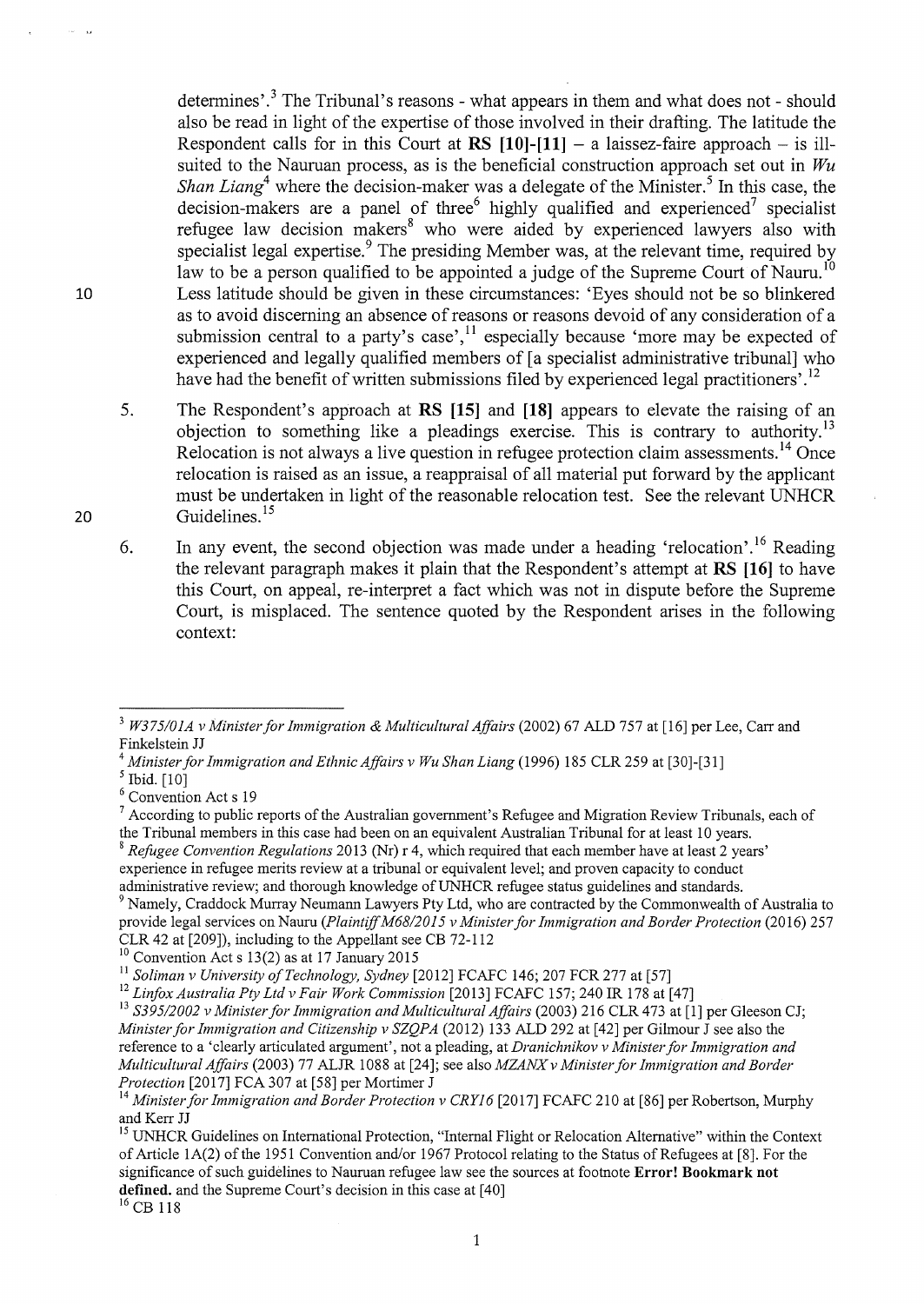In Kathmandu, I am still at risk of harm. The whole time that I was in Kathmandu in 2013, I was in hiding. I hid in a hotel. I cannot hide in Kathmandu forever – how can I work and have a life?

Read in context, the Appellant was not saying that 'his mere presence in Kathmandu, in his opinion, was "hiding"'. Contrary to the Respondent's submissions, there was a 'protective measure' the Appellant took and that was that he 'hid in a hotel' in Kathmandu.

- 7. The Tribunal found that there was no risk of harm to the Appellant there because 'no harm befell the applicant... in Kathmandu' in the past.<sup>17</sup> This is hardly surprising, given that the Appellant was in hiding in a hotel when he was there. The finding that no harm 'befell' him does not show that he could reasonably relocate there. The Tribunal failed to consider whether he could reasonably relocate when his previous relocation was safe for him because he was in hiding. This consideration is absent from [39]-[ 41] of the Tribunal's reasons. This was the second objection which the Tribunal did not consider.
	- 8. The Respondent at  $\text{RS}$   $\left[17\right]^{18}$  seeks to elide findings on the absence of persecution on the one hand, with a denial of freedom of expression as part of a reasonableness assessment on the other. The Tribunal dealt with the former at **[37]-[38]** and ignored the latter at [39]-[41]. The distinction between these two assessments is highlighted by authority:<sup>19</sup> a finding of an absence of persecution is not enough to imply a finding that relocation is reasonable. A denial of basic rights – including freedom of expression as protected in Article 19(2) of the ICCPR  $-$  in a place can make it unreasonable for that individual under the relocation test of the Refugees Convention.<sup>20</sup>
	- 9. The wife's safety was expressly raised as a reason relocation would not be reasonable for the Appellant. The Tribunal needed to consider the nature of that risk to her safety and, consistent with its obligation to establish that relocation was not reasonable.<sup>21</sup> determine whether this made relocation unreasonable for him. The Appellant gave evidence that, three weeks before the Tribunal hearing, his wife was directly threatened with death by a YCL member.<sup>22</sup> The fact that no harm came to the Appellant when he was in hiding in Kathmandu says nothing of the risk to his wife, which risk was a factor to consider on the question of the reasonableness of his relocation.
	- 10. In response toRS **[19b],** the relevant objection to relocation relates to the Appellant's child's safety, not his ability to enrol in school. The Tribunal failed to consider the safety issues for the child that were expressly raised by the Appellant.

# **Ground 2**

11. Contrary to **RS [27],** this ground is concerned with the Tribunal hearing and its reasons on this question, and the lack of opportunity the Appellant had to address the Tribunal on what turned out to be the determinative adverse issue in his case.

30

20

<sup>&</sup>lt;sup>17</sup> Reasons of the Tribunal at [34], see also [32]

<sup>&</sup>lt;sup>18</sup> The Respondent there correctly identifies an error in the citation in AS footnote 50. That footnote should cite CB 36 [20], where the quoted text appears as a standalone paragraph. 19 See AS footnote 55

<sup>&</sup>lt;sup>20</sup> Randhawa v Minister for Immigration, Local Government and Ethnic Affairs [1994] FCA 1253; 52 FCR 437 at 442 per Black CJ, at 450-451 per Beaumont J and at 453 per Whitlam J; see also all the cases cited at James C. Hathaway and Michelle Foster, *The Law of Refugee Status* (Cambridge University Press, 2nd ed, 2014) p 333-334 footnote 280 and UNHCR Guidelines on International Protection, "Internal Flight or Relocation Alternative" within the Context of Article 1A(2) of the 1951 Convention and/or 1967 Protocol relating to the Status of Refugees at [28]<br><sup>21</sup> UNHCR Guidelines on International Protection, "Internal Flight or Relocation Alternative" within the Context

of Article 1A(2) of the 1951 Convention and/or 1967 Protocol relating to the Status of Refugees at [33]-[35]  $22$  CB 123, see also the reasons of the Tribunal at [30], which does not deal with this aspect of the claims concerning the Appellant's wife.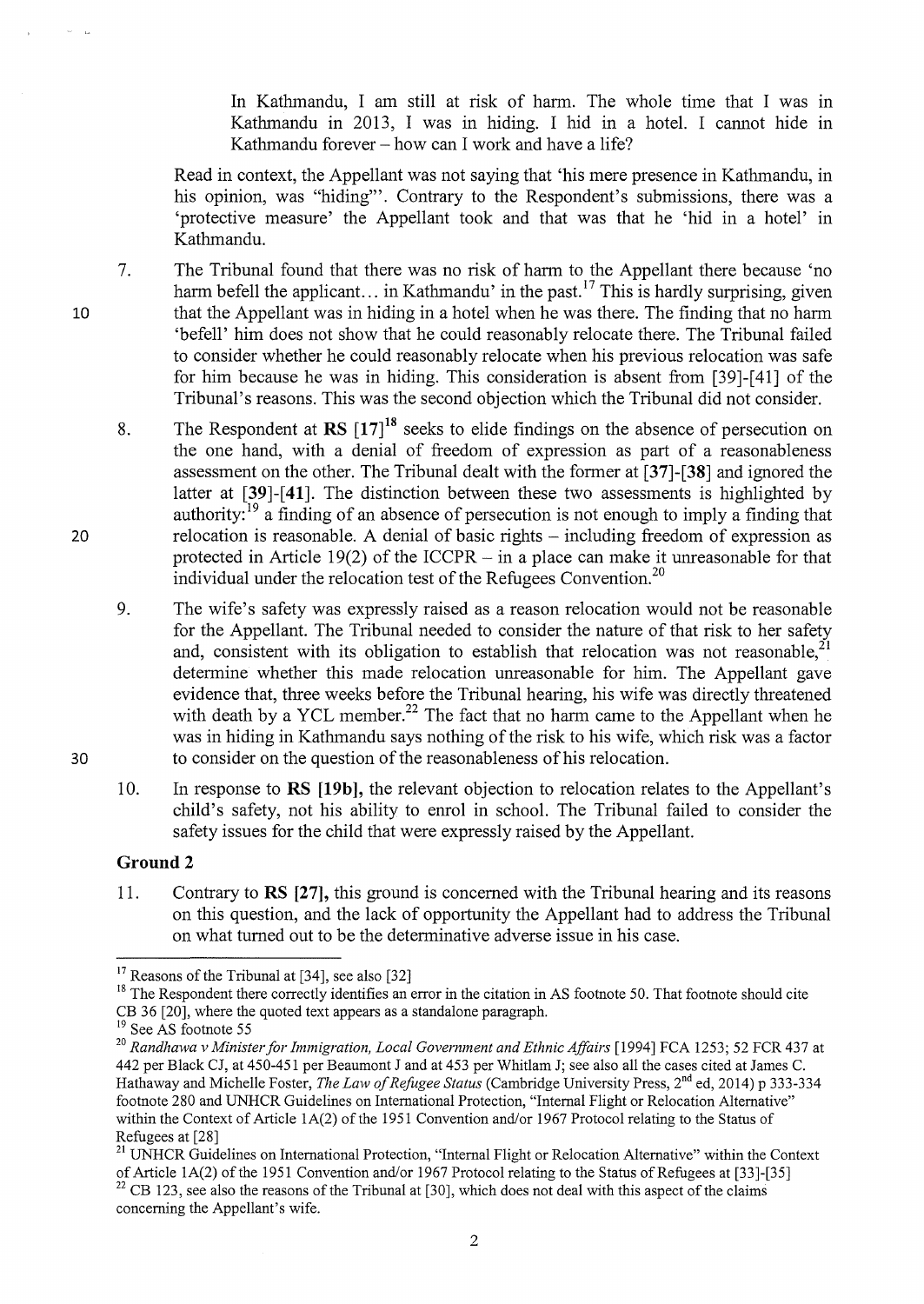- 12. Relocation is not an 'obvious' issue as the Respondent suggests at **RS [23],** because it is not always a live question in refugee assessments.<sup>23</sup> Its scope is also not obvious unless and until the Tribunal identifies with precision the relocation places to which it would have regard and the reasons those places were safe and were reasonable as places for that individual to relocate.
- 13. The submissions made by the Appellant on this question (including all of those identified at **RS [25])** were submissions made at large and in anticipation of the general issue of relocation. Those submissions could not have guessed at the places to which the Tribunal might regard it as being reasonable for the Appellant to relocate. The Appellant was not put on notice of either: see the extract from the transcript at **AS** [42]. The failure to give the Appellant an opportunity to respond to those matters was a breach of procedural fairness.

# **Ground 3<sup>24</sup>**

14. The Tribunal did not make its complementary protection assessment 'having regard to my findings of fact above', as occurred in the only case on which the Respondent relies.<sup>25</sup> Instead, it said that 'no arguments as to why the applicant would suffer those various types of harm' were made.

## **Ground 4**

20

30

40

10

15. There is a significant overlap of issues in this case and the cases of CRI026 and DWN027. We adopt the reply submissions made in those cases to the extent that they deal with issues raised by Nauru which are common to this case and either of those cases.

16. At **RS [38],** the Respondent draws from an individual complaint, in the matter of *Kindler,* decided more than a decade before the same Human Rights Committee's more authoritative General Comment. That earlier formulation adds the 'necessary and foreseeable' gloss. Those additional words, on which the Respondent relies at **RS [39],**  make no difference given the facts of this case, but in any event there is no textual support for their addition.

17. Little, if any, weight should be given to any of the views expressed in *BL.* The views do not reveal a process of reasoning on the critical issue of concern to this Court.

18. In any event, some of the other 'views' of the Human Rights Committee concluded that the ICCPR provisions were not engaged "[p ]rovided that the author would only be returned to such a location where the State party determines that adequate and effective protection is available".

19. At **RS [44]-[45],** the Respondent seeks to attribute to UNHCR a view supportive of its contentions from a single submission to an Australian inquiry from the Australian office of UNHCR. The extract on which the Respondent relies is taken out of a context where the UNHCR office also expresses the view that the same proposed amendment gives rise to 'serious concerns' for  $UNHCR^{26}$  - no such concerns could exist if the proposed law complied with international law. And the quote is ambiguous. The reference to 'existing State practice' could be read as a reference to 'existing State practice' on

<sup>&</sup>lt;sup>23</sup> Minister for Immigration and Border Protection v CRY16 [2017] FCAFC 210 at [86] per Robertson, Murphy and Kerr JJ

<sup>24</sup> SeeRS **[28] - [29]** 

<sup>&</sup>lt;sup>25</sup> Contrast *SZSGA v Minister for Immigration, Multicultural Affairs and Citizenship* [2013] FCA 774 at [15] with the reasons of the Tribunal in this case at  $[43]$ - $[45]$ <br><sup>26</sup> UNHCR Regional Representation in Canberra, Submission No 15 to the Senate Legal and Constitutional

Affairs Legislation Committee, Parliament of Australia, *Migration Amendment (Complementary Protection and Other Measures) Bill2015,* 3 December 2015, 5 [21]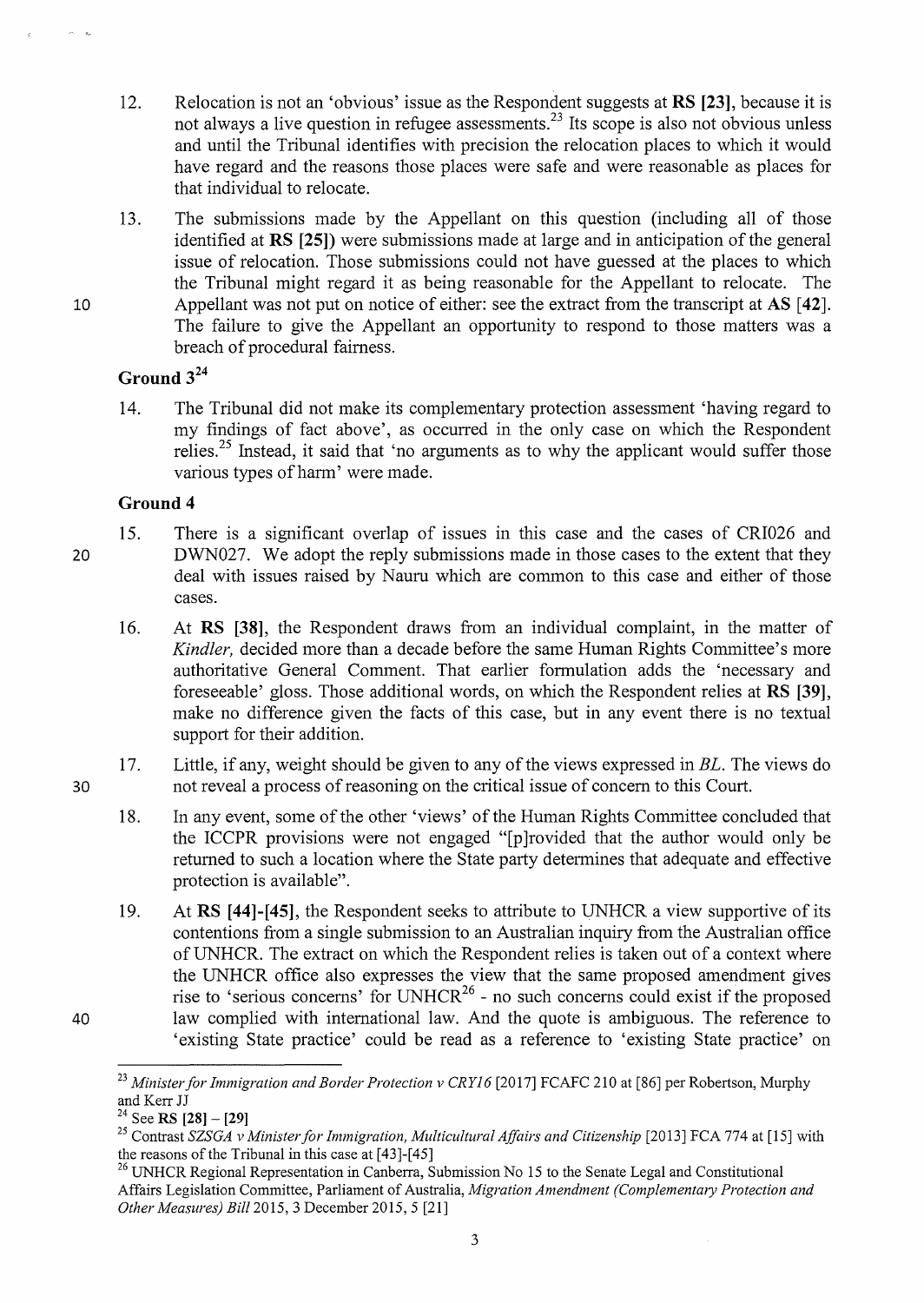reasonable relocation under the Refugees Convention, or it could be read as a reference to the kinds of provisions at footnote 87 of the Appellant's primary submissions. Importantly, that 'State practice' is not one Nauru adopted.

20. Little weight should be given to the view of a regional office of UNHCR, especially as there is no established, public opinion of the UN High Commissioner's office on the present question. The central office of UNHCR has expressed a view supportive of the Appellant's position in this case. UNHCR notes that, when determining a complementary protection claim, the UN Committee on Torture:

> In considering the facts of an individual's case, his personal profile, (e.g. ethnic/political background) will be taken into account as well as the general human rights conditions in the country of origin, but not any internal flight argument.<sup>27</sup>

- 21. At **RS [41]-[42],** the Respondent relies on the ECHR decision in *Sufi and Elmi*  concerning 'subsidiary protection', not 'complementary protection'. 'Subsidiary protection' is a unique term defined by a legal instrument by and for European states.<sup>28</sup> The differences are substantial- some of them were identified at **AS** footnote 83. The differences are not dealt with at all in the Respondent's submissions.
- 22. *Sufi and Elmi* should be read in light of those differences. It did not refer to, let alone consider, the ICCPR or CAT at all. And the European instrument which created 'subsidiary protection' has an express relocation provision. The European Court noted that 'it is a well-established principle that persons will generally not be in need of ... subsidiary protection if they could obtain protection by moving elsewhere in their own country'. This says nothing about complementary protection under Nauru's international obligations.
	- 23. The reference in *Sufi and Elmi* to 'international law' on which the Respondent relies at **RS [42]** must be read as a reference to the relations between European nations only, not relations between all nations. That is, the Respondent's attempt to extrapolate from the European decision a principle of universal application is at odds with the context in which the relevant comment was made, which context concerned the inter-national law of Europe.
	- 24. At **RS [41],** the Respondent also cites the European decision in *Salah Sheekh.* The relevant paragraph is not concerned with the MOU, ICCPR or CAT, but is concerned with a European variant<sup>29</sup> of Article 7 of the ICCPR. Properly understood, the decision in *Sheekh* supports the Appellant's submission to the effect that Article 7 of the ICCPR does not contain nor imply a relocation test.
	- 25. Contrary to RS [48(b)] the Full Federal Court noted in *MZYYL*, that the complementary protection regime enacted in the Australian legislation "uses definitions and tests different from those referred to in the International Human Rights Treaties". One such difference adopted by the legislature in seeking to codify the ICCPR obligations is the inclusion of an express relocation qualification. There would be no reason for the statutory imposition of an express relocation qualification, not seen in the text of the ICCPR, if one already existed.

20

10

40

30

<sup>&</sup>lt;sup>27</sup> Mandal, R., *Protection Mechanisms Outside of the 1951 Convention ("Complementary Protection")*, Legal and Protection Policy Research Services, Department of International Protection, United Nations High Commissioner for Refugees, PPLA/2005/02 (June 2005) at [55]

<sup>&</sup>lt;sup>28</sup> Council Directive 2004/83/EC of 29 April 2004 on minimum standards for the qualification and status of third country nationals or stateless persons as refugees or as persons who otherwise need international protection and the content of the protection granted **(Directive)** Art 2(e)

<sup>&</sup>lt;sup>29</sup> That European variant differs from the ICCPR in that it does not protect against 'cruel' treatment of punishment; see *Salah Sheekh v The Nehterlands* (2007) 45 EHRR 50 at [114]